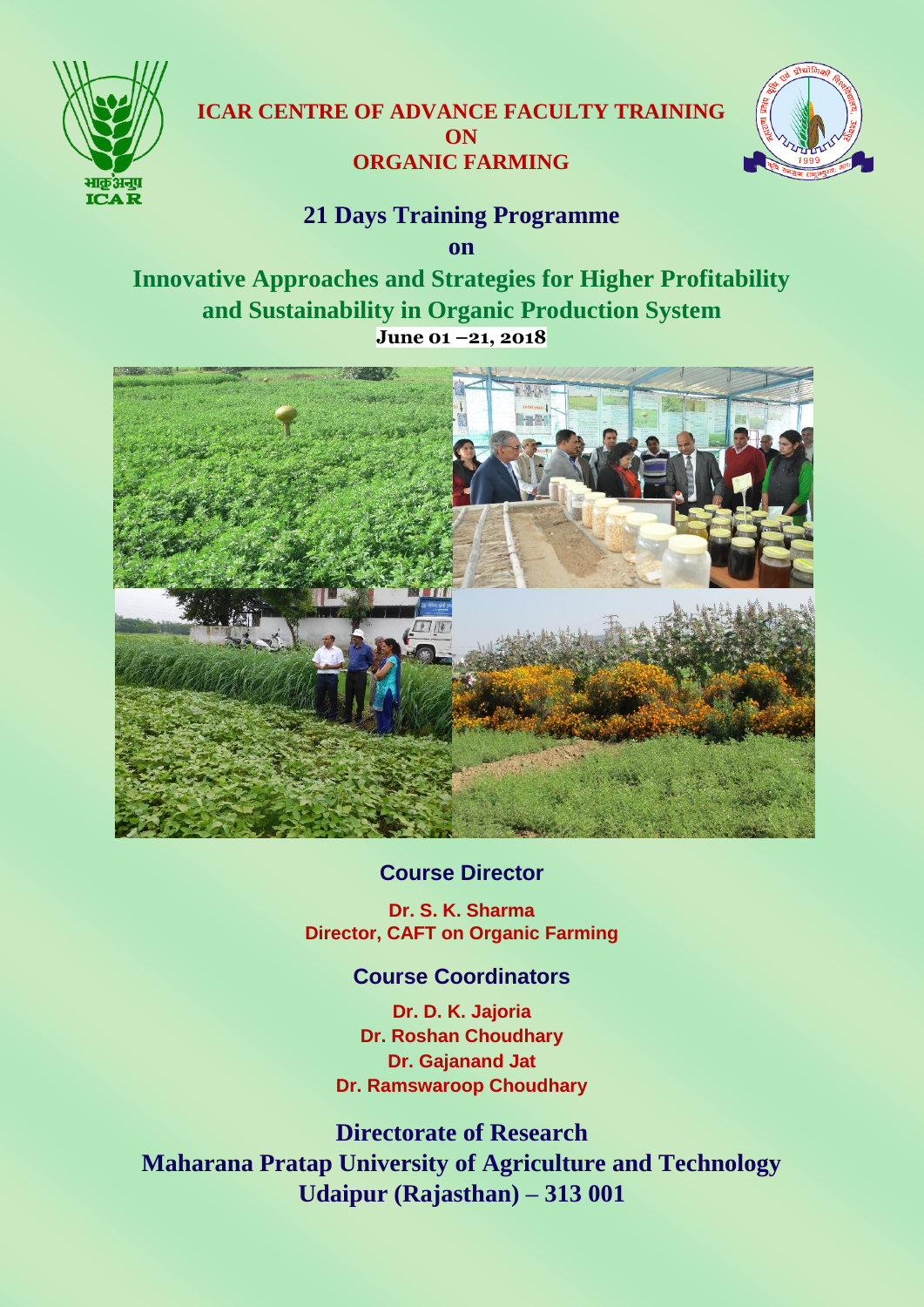#### **PREAMBLE**

The world organic market is now 81.6 billion US\$ (FIBL& IFOAM, 2017). Policy makers are also promoting organic farming for restoration of soil health and generation of rural economy apart from making efforts for creating better environment. The global organic agriculture area is 50.9 million hectare along with 61 standards and 468 certification bodies. Organic agriculture is an alternative cultivation model being practised by 2.4 million registered producers in 179 countries of the world. In total, 90.60 m ha area is under organic certification (agricultural and non- agricultural land). The ill-effects' of chemicals used in agriculture have changed the mindset of some consumers of different countries who are now buying organic with high premium for health. The all organic area in India is 4.89 million hectare including wild collection. The organic market from 5.85 lakh registered organic producers in India is valued at Rs. 6000 crores. About 87 countries of the world have developed organic regulations. India has developed National Standards under NPOP programme

The research results available for little over a decade confirms the yield advantage in many crops such as basmati rice, maize, cotton, chickpea, soybean, groundnut etc. However, the major impediment for growth of organic farming in India is yield reduction in the initial years due to swift switch over from inorganic to organic, wide gap between availability of organic source of nutrients and requirement and lack of pest and disease management options. Most of the organic growers have expressed that lack of support price for organically grown crops and marketing infrastructure as the major constraint in promotion of organic agriculture. Although, much progress on research in organic farming has been done, the new emerging areas of human health benefits, understanding the economics with environmental markets, climate friendly farms and carbon farming with organic farming system models needs to be addressed in future.

The vision of innovative approach in organic farming includes three key elements: (1) closing the exploitable yield gap by exploring science based landscape management, (2) improving soil quality, and (3) precision agriculture.

The issue is how to accelerate innovation and adoption of technologies and cropping systems that support organic agriculture intensification in different farming systems prevalent in the country.

There are scientific evidences that organic agricultural practices help in moisture conservation, increased carbon sequestration and lower emission of greenhouse gases besides improving & maintaining the soil quality and promote environmental balance. Organic agriculture is also supportive to development of entrepreneurship and employment generation in rural and urban areas.

In this context, a 21 days training is proposed to be organized to develop capacity of researchers and extension workers on recent innovative approaches and strategies of organic agriculture for enhancing resource use efficiency, sustainable food production and improving quality of soils and cultivated food. Emphasis will be given on recent developments in organic agriculture, strategies of organic agriculture intensification, present status of organic standards and policy measures, inclusion of precision farming practices in organic crop production, participatory guarantee system, improved composting methods, soil quality indicators, organic foods and organic marketing etc. from eminent resource persons from within and outside the Rajasthan. In addition, practical sessions and field visits to various organic farms, experiments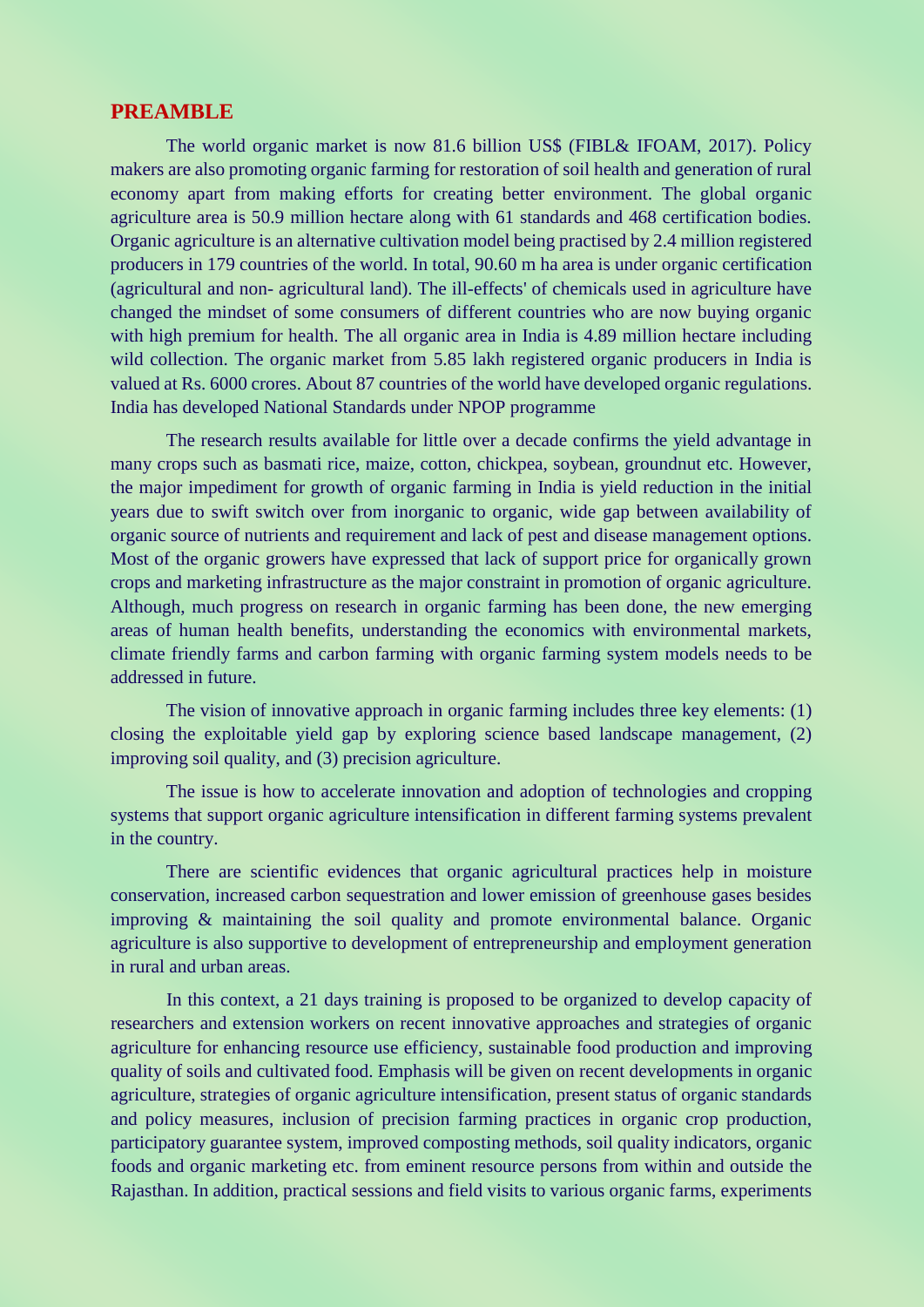on organic agriculture and advanced facilities like bio-pesticide units, bio-fertilizer units, liquid sprays, biogas & biochar production units, composting methods, handling & processing of organic produce etc. will be organized to develop capacity and skills of the trainees.

### **COURSE CONTENT**

The course content will broadly cover the topics: (i) Organic agriculture (OA): Definition, importance, concept, principles and recent developments (ii) Organic agriculture : Innovative approaches (iii) Recent trends in agro-ecosystem and soil health management under organic farming (iv) Current advances in agronomic production practices for organic farming (v) World organic standards, certification & marketing (vi) Economics of organic production (vii) ITKs in organic agriculture (viii) Organic foods & human health (ix) Pest, disease and weed management in organic agriculture (x) Organisations, farms & case studies in organic agriculture (xi) Innovations and entrepreneurship opportunities in organic agriculture. Practical sessions on advance facilities/equipments and presentations from trainee (5-slides/10-minutes each) will also be integrated.

### **ELIGIBILITY**

- Master's Degree in Agriculture, Extension, Communication, Social Science, Agri-business, Agricultural Engineering, Home Science & Animal Husbandry.
- Working not below the rank of Assistant Professor and equivalent in the concerned subject in Agricultural University/ICAR Institute.

### **HOW TO APPLY**

As per the ICAR instructions, the interested candidates should register and apply online through 'Capacity Building Programme' (CBP) vortal as follows:

- Visit the website http://www.iasri.res.in/cbp/ or click on Capacity Building Programme link under http://www.icar.org.in/
- Login using your user ID and Password or to create user ID use "Create New Account" link.
- After login, click on "Participate in Training" link and fill the Performa.
- Take a printout of the application and get it approved by the competent authority of the institute/SAU. Upload the scanned copy of application through the above portal or send duly signed copy through proper channel to the Course Director of the training programme by post.

#### **BOARDING AND LODGING**

The lodging, boarding and travel expenses of the selected participants will be borne under the training budget as per University norms. Actual TA will be paid on the production of the tickets. The travel expenses will be restricted to a maximum of II AC sleeper charges (III AC sleeper charges for Assistant Professor) of train or bus and will be based on the criterion of pay scales of participants.

### **HOW TO REACH UDAIPUR**

Udaipur the "City of Lakes" is one among the most romantic and most beautiful cities of India. The city of Dawn, Udaipur is a lovely land around the beautiful water lakes, hemmed in by the lush hills of the Aravalli's. It is easily reachable from all major cities of the country including Delhi, Mumbai, Ahmedabad, Kolkata, Jaipur etc. It is well connected by rail, road &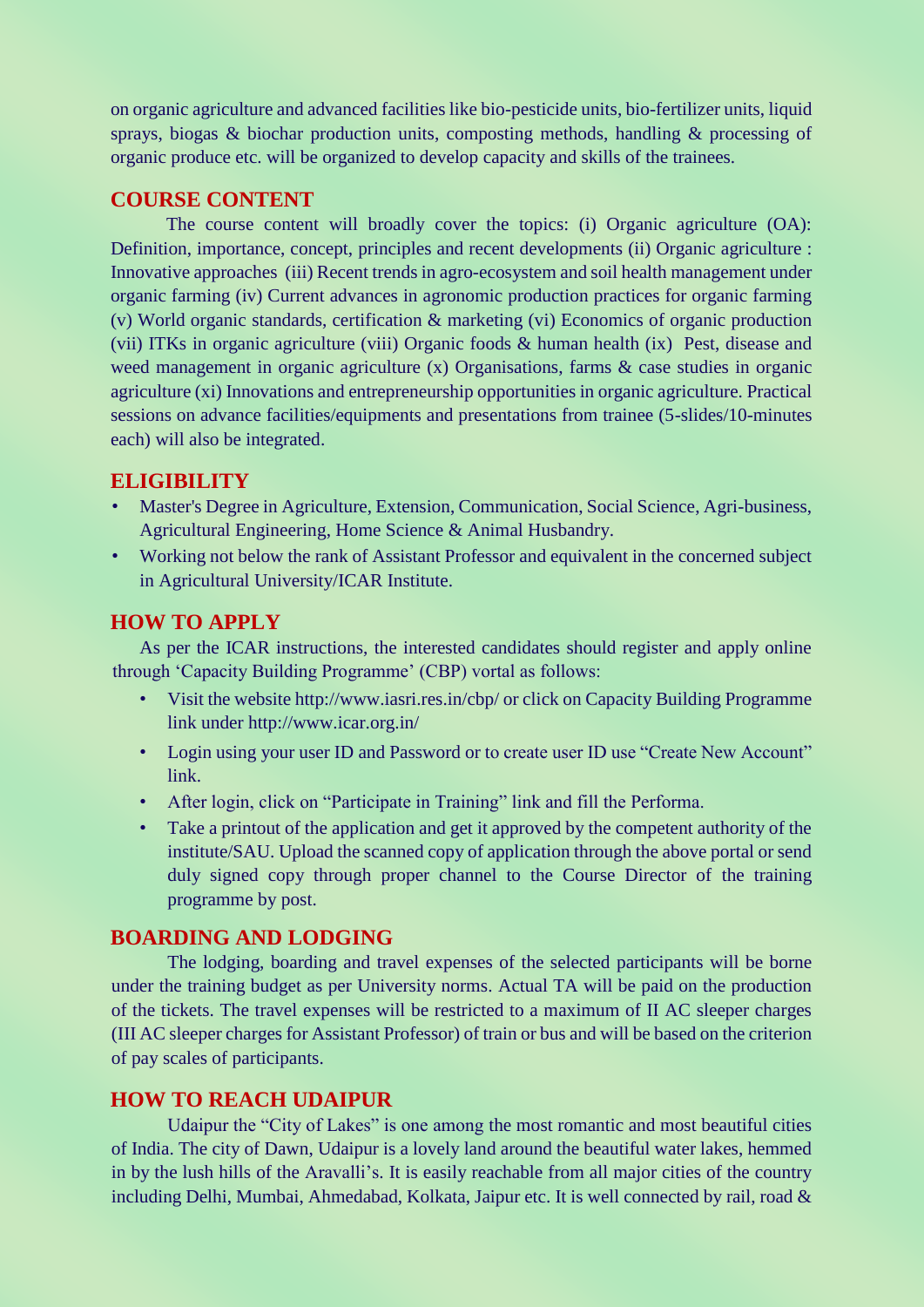air. The city of Udaipur has an excellent network of roads to ensure comfortable journey. Railway station is well within the city limits. Udaipur Airport namely Maharana Pratap Airport near Dabok is located at a distance of 22 km. from the city.

### **ABOUT THE INSTITUTE**

Maharana Pratap University of Agriculture and Technology is one of the foremost institutions dedicated for imparting agricultural education as a whole, undertaking agricultural and allied research and providing extension services in the state of Rajasthan in particular and in the country in general. University is actively involved in upliftment of socio-economic conditions of farming community particularly tribals in the south and south-eastern Rajasthan by promoting efficiency in use of natural resources, ecological security and sustainability in productivity by crop diversification, quality seed production etc. Concerted efforts are being made on utilization of indigenous resources of energy, integrated nutrient management involving biofertilizers and vermi-composting, diversification of cropping systems, integrated pest management and organic production practices in order to attain sustainable agricultural intensification. The university also supports the Commission for Agricultural Costs and Prices with the data base for cost of production estimates of major crops required for minimum support price policy of the Government of India.

#### **IMPORTANT DATES**

| 1. Last date for receipt of application          | $25^{th}$ May, 2018 |
|--------------------------------------------------|---------------------|
| 2. Intimation of selection of participants       | $28^{th}$ May, 2018 |
| 3. Last date for confirmation from participants: | $29^{th}$ May, 2018 |

#### **ALL CORRESPONDENCE SHOULD BE ADDRESSED TO**

#### **Dr. S. K. Sharma**

Director, CAFT on Organic Farming Directorate of Research RCA – Campus, Near Surajpole, MPUAT, Udaipur (Rajasthan) – 313 001 Tel: 0294 – 2417334, 2415789 Mobile: 09414430757 Email: directorcaftorganic@gmail.com, shanti\_organic@rediffmail.com

#### **Dr. D. K. Jajoria**

Asstt. Prof. & Course Coordinator Mobile: 09413049248 Email: jajoriadinesh@gmail.com

#### **Dr. Roshan Choudhary**

Asstt. Prof. & Course Coordinator Mobile: 09887740364 Email: roshan6109@yahoo.co.in

#### **Dr. Gajanand Jat**

Asstt. Prof. & Course Coordinator Mobile: 09950338424

#### **Dr. Ram Swroop Choudhary**

Asstt. Prof. & Course Coordinator Mobile: 9352241145 Email: agroudr2013@gmail.com